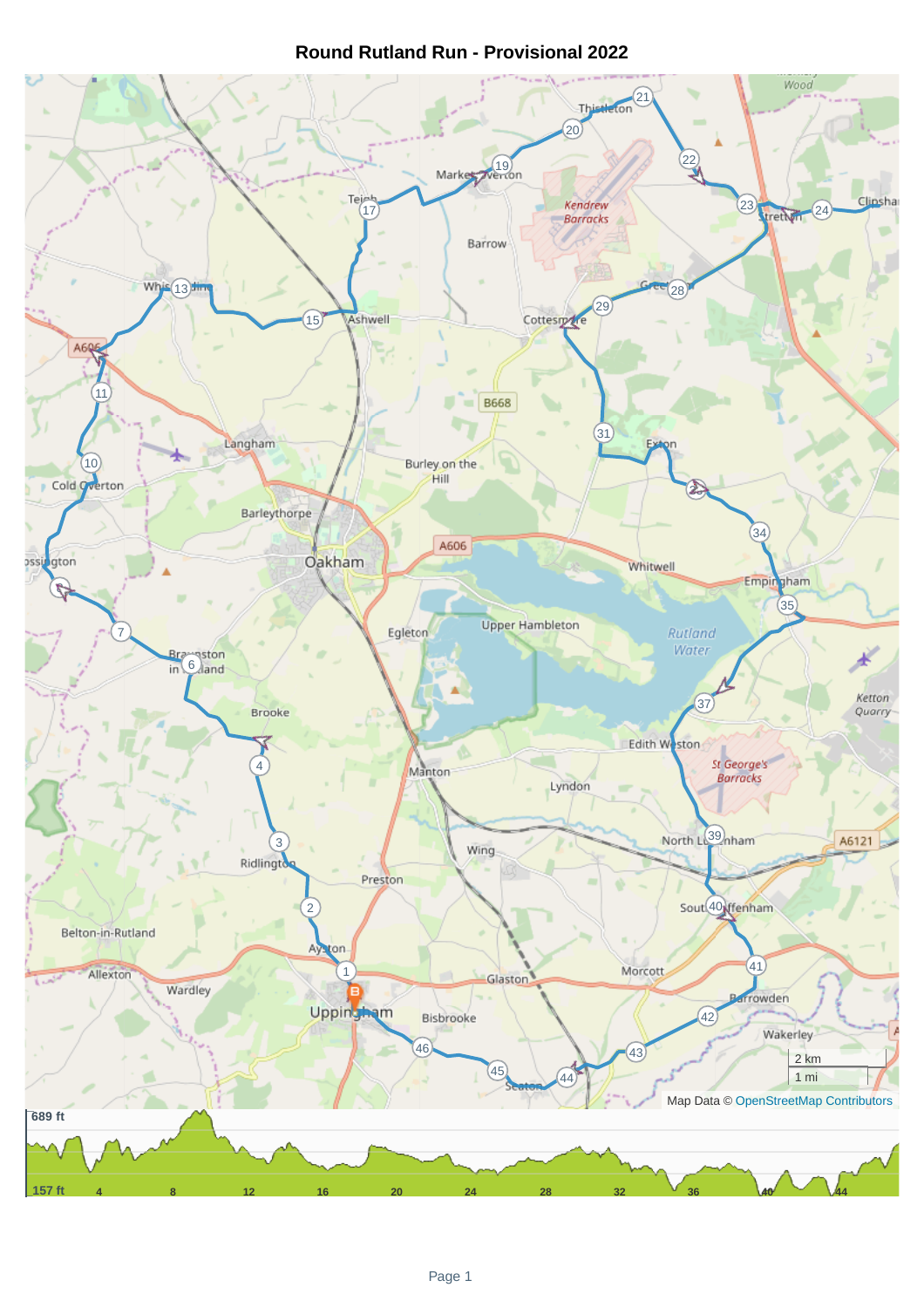## **ROUTE DIRECTIONS**

| <b>No</b>      | <b>Miles</b> | <b>Turn</b>             | <b>Directions</b>                                   |
|----------------|--------------|-------------------------|-----------------------------------------------------|
| 1              | 0.222        | $\leftarrow$            | Enter roundabout                                    |
| $\overline{2}$ | 0.471        | $\leftarrow$            | Turn left onto Orange Street, A6003                 |
| 3              | 0.990        | ↑                       | At roundabout, take exit 2                          |
| 4              | 2.386        | R                       | Keep left                                           |
| 5              | 2.684        | 7                       | Keep right onto Brooke Road                         |
| 6              | 4.299        | $\leftarrow$            | Turn left onto Braunston Road                       |
| $\overline{7}$ | 5.866        | $\leftarrow$            | Turn left                                           |
| 8              | 5.885        | $\leftarrow$            | <b>Turn left onto Cedar Street</b>                  |
| $9\,$          | 5.989        | $\leftarrow$            | Turn left onto Knossington Road                     |
| 10             | 6.393        | $\overline{\mathbf{z}}$ | Keep right onto Braunston Road                      |
| 11             | 8.324        | N                       | Turn sharp right onto Main Street                   |
| 12             | 9.308        | $\rightarrow$           | Turn right                                          |
| 13             | 9.384        | K                       | Keep left onto Main Street                          |
| 14             | 11.395       | $\leftarrow$            | Turn left onto A606                                 |
| 15             | 11.534       | $\rightarrow$           | Turn right                                          |
| 16             | 12.738       | $\rightarrow$           | Turn right onto Cow Lane                            |
| 17             | 12.974       | K                       | Turn sharp left onto Main Street                    |
| 18             | 15.587       | →                       | Turn right onto Teigh Road                          |
| 19             | 17.037       | $\overline{\mathbf{z}}$ | Keep right                                          |
| 20             | 20.322       | $\rightarrow$           | Turn right onto Main Street                         |
| 21             | 21.015       |                         | Keep right onto New Road                            |
| 22             | 23.158       | $\overline{\mathbf{z}}$ | At roundabout, take exit 2 onto B668                |
| 23             | 23.290       | →                       | At roundabout, take exit 1                          |
| 24             | 23.579       |                         | Keep left onto Clipsham Road                        |
| 25             | 26.170       | ↑                       | At roundabout, take exit 2 onto B668                |
| 26             | 26.296       | R                       | At roundabout, take exit 1 onto Greetham Road, B668 |
| 27             | 29.521       | $\leftarrow$            | Turn left onto Exton Road                           |
| 28             | 31.305       | $\leftarrow$            | Turn left                                           |
| 29             | 31.324       | R                       | Turn slight left                                    |
| 30             | 31.872       | R                       | Keep left                                           |
| 31             | 32.102       | $\rightarrow$           | Turn right onto The Green                           |
| 32             | 32.136       | $\leftarrow$            | Turn left onto The Green                            |
| 33             | 32.166       | $\overline{\mathbf{z}}$ | Turn slight right onto Stamford Road                |
| 34             | 32.218       | 7                       | Keep right onto Stamford Road                       |
| 35             | 32.241       | $\rightarrow$           | Turn right onto Stamford Road                       |